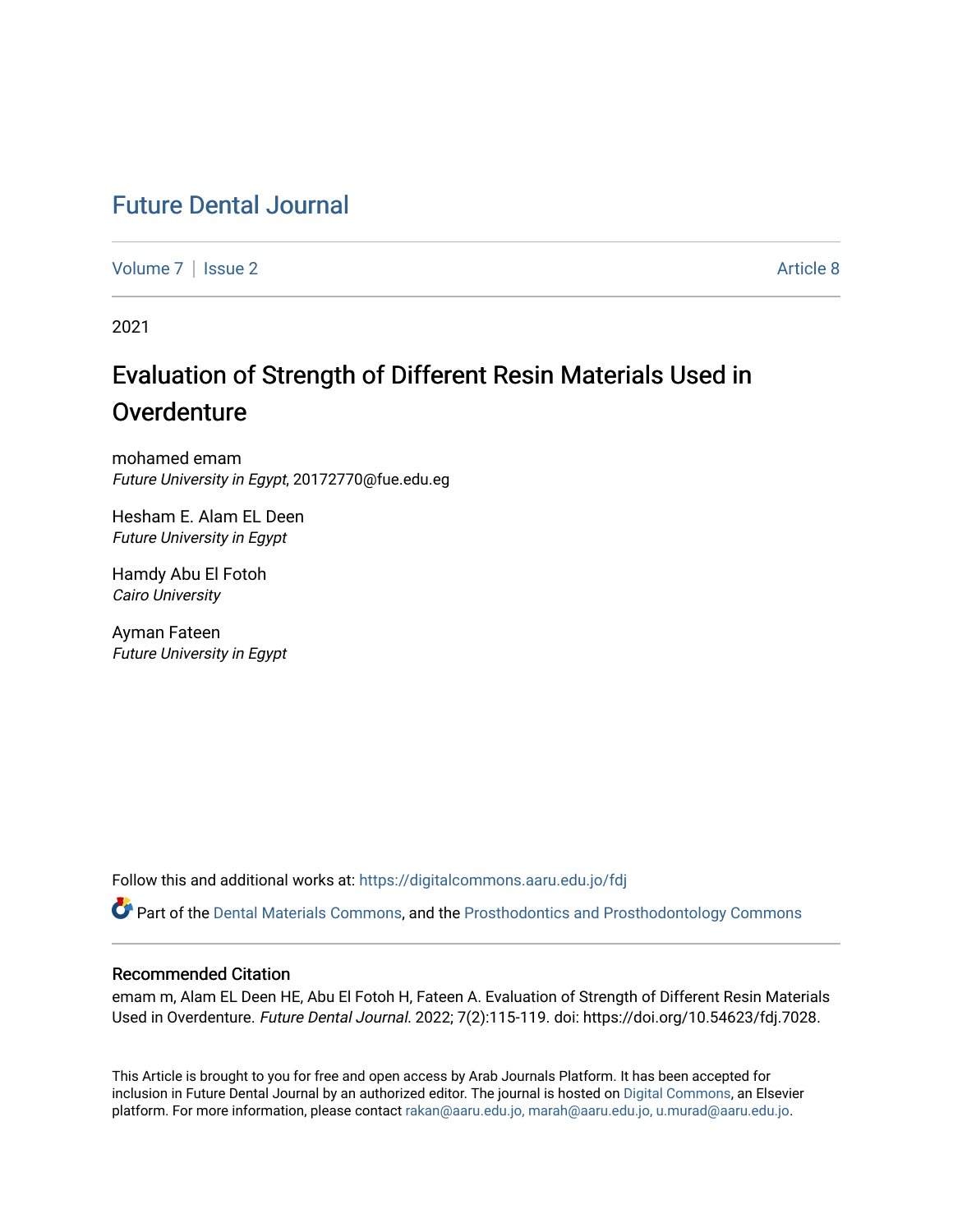Future Dental Journal Volume 7, Issue 2 (2021) 115—119

Contents lists available at Arab Journals Platform





Future Dental Journal

Journal homepage: https://digitalcommons.aaru.edu.jo/fdj/

### **Evaluation of Strength of Different Resin Materials Used in Overdenture**

**Mohamed Emam,a,\* Hesham E. Alam El-Deen,b Hamdy Abu El-Fotoh,c Ayman Fateend**

*a Future University in Egypt b Cairo University* 

### ARTICLE INFO A B S T R A C T

*Discipline:*  Prosthodontics

*Keywords:*  Resins, PEEK, Acetal, Overdentures

\* Corresponding author. E-mail address: 20172770@fue.edu.eg (Mohamed Emam).

*Introduction:* Finding a suitable material that could be used to restore relatively small inter-arch spaces in which reasonable aesthetics as well as good functional strength could be achieved is a difficult process that requires good understanding of the clinical situation and precise management. Historically Metal used to offer the smallest possible thickness with excellent strength but lacks resiliency with poor aesthetics.

*Aim of the study:* This In-vitro study was conducted to compare two different aesthetic materials PEEK and ACETAL regarding their mechanical strength when used as Overdenture framework in a relatively small thickness.

*Material and Methods:* 120 specimens were prepared according to the American Society for Testing and Materials (ASTM) International standards and divided into two main groups according to the material, group (A) PEEK samples and group (B) ACETAL samples. Each group of 60 specimens was subdivided into three different groups (I, II, III) according to three different thicknesses (1, 1.5 and 2 mm). Each group contains 20 identical samples, half of them were subjected to water absorption and the other half were left untouched. Then all specimens were loaded to failure in a Universal Testing Machine (UTM).

*Results:* Data analyzed using Student's t test for independent samples and showed that any increase in thickness lead to increase in the flexural strength which was proportioned in all Acetal samples in contrast to PEEK samples. All PEEK samples recorded significantly higher flexural strength values on every thickness than Acetal samples. Acetal samples with 2 mm of thickness did not offer enough strength as suggested by the international standards for polymer materials and ISO.

*Conclusions:* The flexural strength of PEEK samples was 3 times higher than Acetal samples. Acetal thickness should be more than 2mm. water has a significant effect on the strength of Acetal materials

### **1. INTRODUCTION**

Although the absence of teeth minimize the elements that could complicate diagnosis and treatment, other factors such as limited Interarch distance should be considered carefully; as Interarch distance represents the available restorative space, planning a restoration in limited space taking into account the esthetic along with the functional demands will be challenging.[1]

Many attempts have been made and proposed to offer successful management of the problem of restoring limited Interarch space whether, surgically, orthodontically or prosthetically.[2–4]

Overdenture dentures were proven superior to conventional complete dentures in biting force, chewing efficiency, and force discrimination.as a result, patient quality of life is improved. Overdentures are considered a viable treatment modality and conservative one, which offers simple and cost effective solution.<sup>[5]</sup>

Poly methyl methacrylate (PMMA) is a polymer that is most commonly used in dental practice and laboratories. Due to the acquired properties, such as the ease of processing, acceptable mechanical properties, aesthetics costeffectiveness, and relatively lower toxicity, PMMA has been used as denture base material. However, PMMA is not an ideal material due to discrepancies in its physical and mechanical characteristics For instance, PMMA absorbs water, which may compromise its physical and mechanical properties.<sup>[6]</sup>

Poor impact and flexural strength which inversely affect the denture base, as vulnerability to complex forces of mastication, denture base is more prone to permanent deformation or fracture. Consequently, several chemical modifications and mechanical reinforcement techniques using various types of fibers, nanoparticles, and nanotubes have been reported.<sup>[6]</sup>

Thermoplastic materials have been introduced in dentistry for different removable appliances, they impose wide range of applications due to their good mechanical properties, biocompatibility, chemical stability, excellent esthetic characteristics, good formability, and low cost.[7]

There is no enough evidence to evaluate the impact of the change in thickness on the flexural strength, also no enough data about the minimum possible thickness that could provide acceptable mechanical strength to withstand the masticatory forces without failure.

This in-vitro study was conducted to compare and investigate two different esthetic materials PEEK and ACETAL regarding their mechanical strength when used as Overdenture framework in a relatively small thickness.

Follow this and additional works at: https://digitalcommons.aaru.edu.jo/fdj

Part of the Dental Hygiene Commons, Dental Materials Commons, Dental Public Health and Education Commons, Endodontics and Endodontology Commons, Oral and Maxillofacial Surgery Commons, Oral Biology and Oral Pathology Commons, Orthodontics and Orthodontology Commons, Pediatric Dentistry and Pedodontics Commons, Periodontics and Periodontology Commons, and the Prosthodontics and Prosthodontology Commons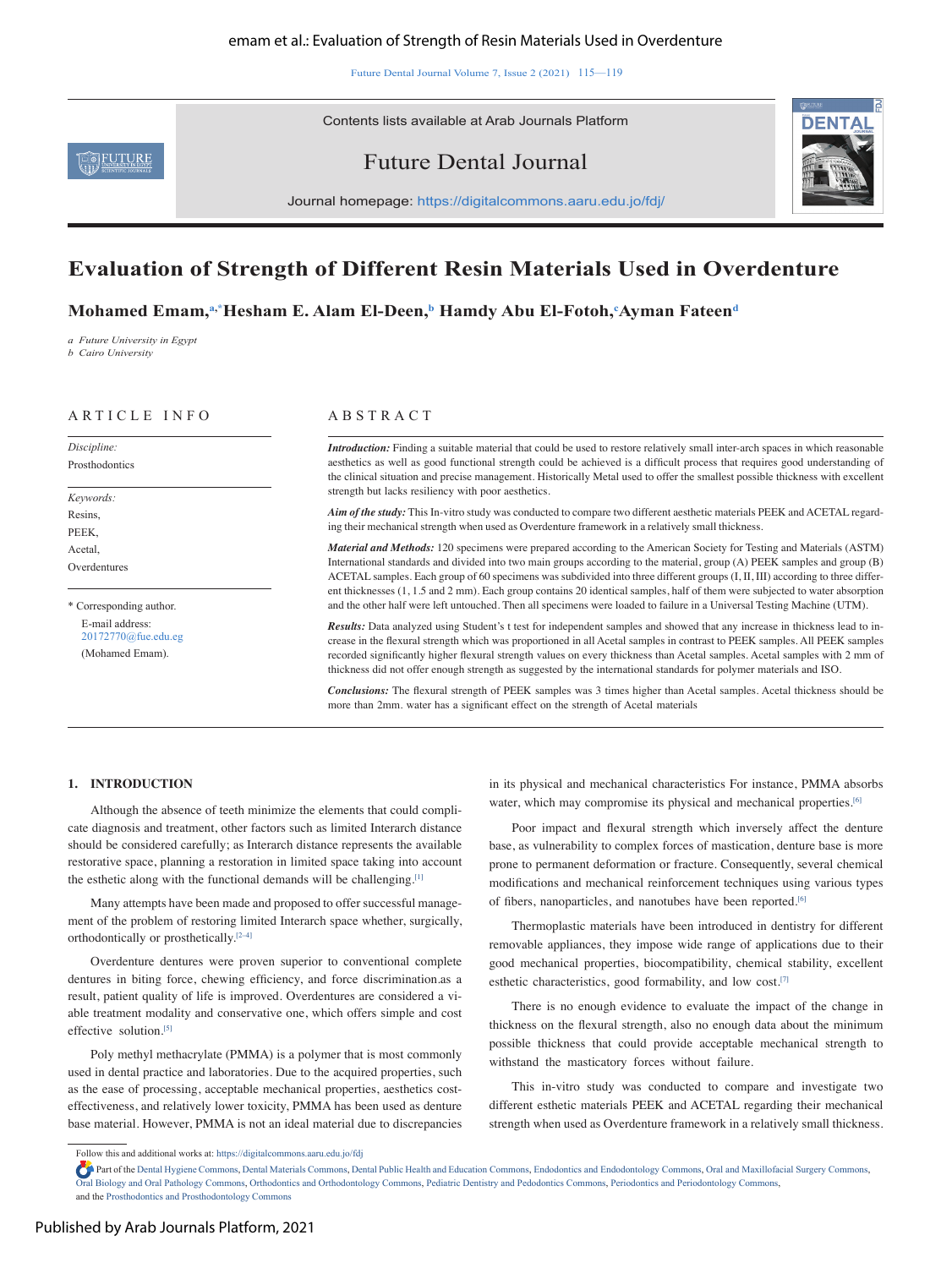#### **2. MATERIAL AND METHODS**

120 specimens were prepared according to the American Society for Testing and Materials (ASTM) International standards and divided into two main groups according to the material, group (A) PEEK samples and group (B) ACETAL samples. Each group of 60 specimens was subdivided into three different groups (I, II, III) according to three different thicknesses (1, 1.5 and 2mm). Each group contains 20 identical samples, half of them were subjected to water sorption and the other half were left untouched. Then all specimens were loaded to failure in a Universal Testing Machine (UTM).

A commercial CAD software with a 3D printer were used to fabricate the required castable templates. Then for PEEK samples preparations following the manufacture instructions The casting ring and spruing was prepared for the three different samples thicknesses, so that the single ring will contain the three different sample thicknesses at a time every time. Adding of the special investment material followed by mould heating in a specialized PEEK heating furnace, as the optimum preheating temperature is around 850°C–900°C.

After heating of the mould addition of PEEK (BioHPP) granules followed by transferring the mould into the specialized PEEK pressing machine (For2Press).

Finally, the Removal of the investment material with the subsequent Finishing and conditioning of each sample were done according to the manufacture instructions.

As for Acetal samples after the fabrication of the required castable templates by CAD/CAM and 3D printing technologies. Spruing in A special dental flask used to accommodate into the pressing machine (Thermopress 400) was done following the manufacture instructions.

A class III stone featuring expansion that can be controlled individually was used for investing process followed by wax elimination then a special metallic cartridge filled with the thermoplastic Acetal grains heated to plasticize the resin at 220°C for 15 minutes, and injection pressure was adjusted to 7.5 bars. After pressing was done Removal of the investment material with the subsequent Finishing and conditioning of each sample were performed according to the manufacture instructions.

Half of the total number of each material samples were selected and immersed in distilled water for 24 hours before testing.<sup>[8]</sup>

Guided with the American Society for Testing and Materials (ASTM) International standards (2017), Designation: D 790 for Standard Test Methods for Flexural Properties of Unreinforced and Reinforced Plastics and Electrical Insulating Materials, specimen shall be 50.8 mm [2 in.] long by 12.7 mm [1⁄2 in.] wide, tested flatwise on a 25.4-mm [1-in.] support span then, from the stress deflection curve, the Flexural Strength was calculated. It should be noted that no fracture failure was recorded in any of all tested specimens for both materials.<sup>[9]</sup>

#### **3. RESULTS**

Sample size calculation was done using the comparison of strength between PEEK and ACETAL resins. As reported in previous publications<sup>[10,11]</sup> the mean±SD of strength in PEEK resin group was approximately 192.1±5.4, while in ACETAL group it was approximately 72.4 $\pm$ 2.3. Accordingly, we calculated that the minimum proper sample size was 10 samples in each group to be able to detect a real difference of 5 units with 80% power at  $\alpha = 0.05$ level using Student's t test for independent samples.

**Independent Samples Test for comparing the Flexural Strength values between both PEEK and Acetal materials at the Thickness of 1mm, where n=10**

| <b>Sample Condition</b> | <b>Materials</b>            | Mean   | <b>SD</b> | <b>T</b> value | P value  |
|-------------------------|-----------------------------|--------|-----------|----------------|----------|
| Dry                     | PEEK                        | 125.27 | 7.75      | 39.604         | $0.000*$ |
|                         | Acetal                      | 24.67  | 2.10      |                |          |
| Wet                     | PEEK                        | 122.54 | 1.97      |                | $0.000*$ |
|                         | Acetal                      | 84.83  | 5.20      | 21.411         |          |
| SD: Standard deviation  | $*$ Significant: $P < 0.05$ |        |           |                |          |



**Figure (1) —Flexural Strength of both PEEK and Acetal materials at thickness 1 mm**

**Independent Samples Test for comparing the Flexural Strength values between both PEEK and Acetal materials at the Thickness 1.5mm, where n=10**

| <b>Sample Condition</b> | <b>Materials</b> | Mean   | <b>SD</b> | <b>T</b> value | P value  |  |
|-------------------------|------------------|--------|-----------|----------------|----------|--|
| Dry                     | <b>PEEK</b>      | 161.84 | 4.17      | 89.124         | $0.000*$ |  |
|                         | Acetal           | 29.65  | 2.13      |                |          |  |
| Wet                     | <b>PEEK</b>      | 151.73 | 6.76      |                |          |  |
|                         | Acetal           | 96.73  | 2.84      | 23.710         | $0.000*$ |  |
|                         |                  |        |           |                |          |  |





**Figure (2) —Flexural Strength of both PEEK and Acetal materials at thickness 1.5mm**

https://digitalcommons.aaru.edu.jo/fdj https://digitalcommons.aaru.edu.jo/fdj/vol7/iss2/8 DOI: https://doi.org/10.54623/fdj.7028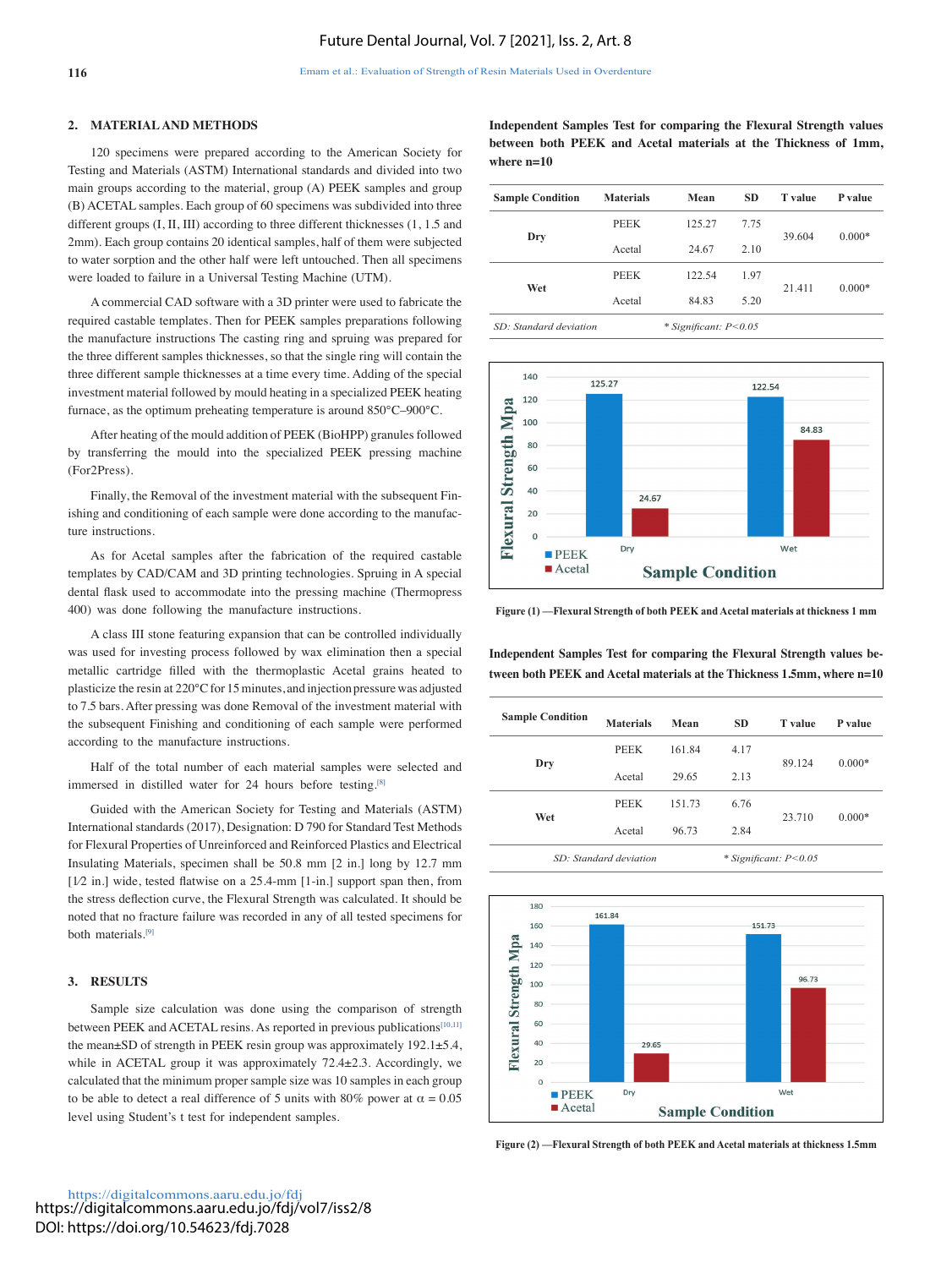**Independent Samples Test for comparing the Flexural Strength values between both PEEK and Acetal materials at the Thickness of 2mm, where n=10**

| <b>Sample Condition Materials</b> |             | Mean   | SD.  | <b>T</b> value            | P value  |
|-----------------------------------|-------------|--------|------|---------------------------|----------|
| Dry                               | <b>PEEK</b> | 180.03 | 6.87 |                           |          |
|                                   | Acetal      | 36.61  | 2.07 | 63.202                    | $0.000*$ |
| Wet                               | <b>PEEK</b> | 186.69 | 7.85 |                           |          |
|                                   | Acetal      | 106.48 | 0.78 | 32.113                    | $0.000*$ |
| SD: Standard deviation            |             |        |      | $*$ Significant: $P<0.05$ |          |



**Figure (1) — Flexural Strength of both PEEK and Acetal materials at thickness 2 mm**

**Independent Samples Test for comparing the Flexural Strength values between both PEEK and Acetal materials at Specific Thickness, where n=10**

| <b>Sample Condition</b> | Materials &<br><b>Thicknesses</b> |                             | SD.  | <b>T</b> value | P value  |
|-------------------------|-----------------------------------|-----------------------------|------|----------------|----------|
| Dry                     | PEEK 1mm                          | 125.27                      | 7.75 |                |          |
|                         | Acetal 2mm<br>36.61<br>2.07       |                             |      | 34.946         | $0.000*$ |
|                         | PEEK 1mm                          | 122.54                      | 1.97 | 23.879         | $0.000*$ |
| Wet                     | Acetal 2mm                        | 106.48                      | 0.78 |                |          |
| SD: Standard deviation  |                                   | $*$ Significant: $P < 0.05$ |      |                |          |



**Figure (4) — Flexural Strength of both PEEK and Acetal materials at different specific thicknesses**

#### **4. DISCUSSION**

Prosthesis fracture may result from insufficient prosthetic space, or occur when the loads applied exceed the strength of the prosthetic materials. A review study of the clinical complications of implant prosthesis, reported that 12 % of overdenture cases undergo prosthesis fracture.[12]

A Retrospective Analysis of Survival and Prosthodontic Complications revealed a correlation between the overdenture base thin thicknesses; especially around copings, and the possible susceptibility to deformation or fracture. As nearly 34% of overdentures showed signs of cracks or an obvious fracture of denture base, mainly around supporting abutment teeth and at midline. The aim of reinforcement is not solely to prevent denture base fracture, but also to enhance functional rigidity for occlusal stability, and to distribute the masticatory load to the underlying denture-supporting areas.<sup>[13]</sup>

It was concluded that 2-mm denture base thickness had sufficient fracture strength without reinforcement and a positive relationship between acrylic resin thickness and fracture resistance was found.[14]

An experimental and finite element analysis studied Influence of denture tooth thickness on fracture mode of thin acrylic resin bases, concluded that a minimum thickness of 2.5 mm composed of denture base and tooth was sufficient enough to resist fracture under normal masticatory forces.<sup>[15]</sup>

The incorporation of a metal framework is a common technique to strengthen an overlay prosthesis, especially in instances of limited vertical space when the reduced denture base acrylic thickness renders the prosthesis prone to fractures.[16,17]

It was found that with the increased requirements of esthetics, more patients are requesting that dentists to conceal RPD clasps by placing them closer to the gingiva or offering an esthetic alternative replacement to metal containing RPD.<sup>[18]</sup>

Studies on PEEK revealed its success as a framework material that offers good strength with reasonable esthetics.<sup>[19]</sup>

PEEK frameworks veneered with composite as a treatment modality when lack of sufficient restorative space encountered.<sup>[20]</sup>

The method of construction of denture bases material had significant effect on its mechanical properties whether, CAD/CAM constructed or by injection molding. Acetal resin showed higher fracture toughness mean values higher than acrylic resin.[21]

Authors found no significant difference in the stiffness or proportional limit for direct retainers fabricated in these thermoplastic – PEEK & Acetal – materials from their metal counterparts.[22]

A Study investigated the influence of two different partial denture framework materials on the supporting structures of implant-retained partial overdenture. Where Acetal resin framework material produced less bone changes around partial overdenture supporting structures than the metallic framework.[23]

The flexural strength and water sorption of injection-molded PMMA base material was tested and concluded that, thermoplastic resins can be a suitable alternative to conventional PMMA acrylic resins as denture base materials.<sup>[24]</sup>

Acetal resin frameworks may be as thin as 0.3- 0.5 mm as reported by some authors, while in other studies the minimum recommended cross section was 1.4mm<sup>[25]</sup>

Multiple studies were conducted to evaluate the minimum critical thickness of PEEK, while some preferred a thickness of 1.3mm as framework, others found it adequate at 1mm but unnecessary, and proposed another alternatives, while other authors reported that, the thickness of PEEK at a critical value of approximately 0.2 mm must be avoided in order to preserve their friction and wear properties.<sup>[26]</sup>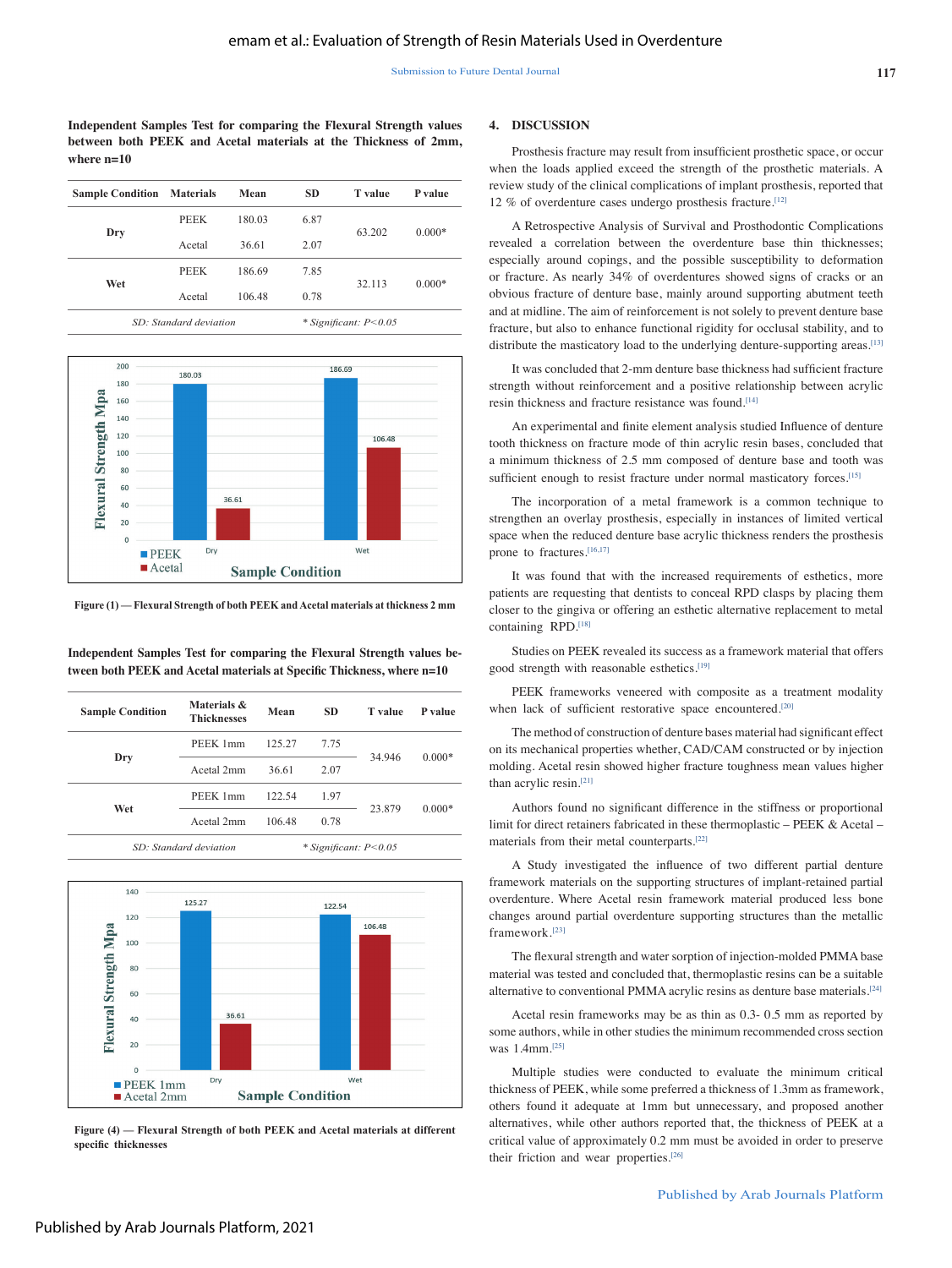In the present study, PEEK samples showed significant disproportioned increase in strength accompanied with the increase in thickness, as with 0.5mm increase in thickness, it led to 29.19 % increase in the flexural strength, while 1mm increase in thickness offered 43.71 % increase in the flexural strength. These result confirm the proposed flexural strength of the material as the bending strength recorded higher than 150MPa as mentioned in previous studies.[27]

Acetal samples showed significant increase in flexural strength values with the increase in thickness. These results came in accordance with other studies on similar injectable thermoplastics.[28]

It worth mentioning that, the increase in the flexural strength values was directly proportioned to the increase of the corresponding thicknesses, as it recorded with 0.5mm increase in thickness an increase of the flexural strength by 20.18 %, and with 1mm increase in thickness an increase of the flexural strength by 48.39 %.

All Acetal dry samples failed to record flexural strength values more than 65 MPa which is the minimum desired flexural strength of denture acrylics according to the international standards for polymer materials and ISO 20795- 1 for denture base polymers. Hence, the group of dry Acetal samples in the present study with their respective thicknesses does not have acceptable flexural properties for clinical use.<sup>[29,30]</sup>

When comparing both PEEK and Acetal materials, PEEK samples recorded significantly higher flexural strength values than their Acetal counterpart in all tested samples, whether, wet or dry at each thickness.

Acetal samples with a thickness of 2mm even in wet condition (the strongest Acetal samples tested) failed to record sufficient flexural strength compared to PEEk's 1mm samples (the weakest PEEK samples tested), which recorded significantly higher flexural strength values.

#### **5. CONCLUSIONS**

- 1. The flexural strength of PEEK samples was 3 times higher than Acetal samples.
- 2. Acetal thickness should be more than 2mm.
- Water has a significant effect on the strength of Acetal material.

#### **6. RECOMMENDATIONS**

- 1. Further clinical studies to compare the strength of different designs of PEEK frameworks.
- 2. Further clinical studies to investigate the effect of strengthening by PEEK and Acetal frameworks on the general strength of the denture base.
- 3. Investigating the effect of other processing techniques on the strength of each material.

#### **7. REFERENCES**

- 1. Zhang Y-Q, Yu H-Y. [Interarch distance is a target restorative space value: clinical decisionmaking of implant restoration guided by measured value]. Hua xi kou qiang yi xue za zhi
- 2. Huaxi kouqiang yixue zazhi = West China journal of stomatology [Internet] 2021;39(2):233–7. Available from: http://www.ncbi.nlm.nih. gov/pubmed/33834682
- 3. Geramipanah F, Sadighpour L, Hendi A. Management of Limited Interocclusal Distance with the Aid of a Modified Surgical Guide: A Clinical Report. Journal of dentistry (Tehran, Iran) [Internet] 2017;14(2):105–8. Available from: http://www.ncbi.nlm.nih.gov/

https://digitalcommons.aaru.edu.jo/fdj https://digitalcommons.aaru.edu.jo/fdj/vol7/iss2/8 DOI: https://doi.org/10.54623/fdj.7028

pubmed/29104602

- 4. Salazar G, Serrano A, Mazzey G. Intrusion of an overerupted maxillary molar with orthodontic mini implants for implant restorative purposes. Journal of International Oral Health 2018;10(1):44–6.
- 5. Oh W suk, George F, Park J mi. Prosthodontic treatment of a retrognathic edentulous maxilla demonstrating limited interarch distance: 3.5-year results with fixed and removable implant prostheses. Journal of Prosthetic Dentistry [Internet] 2017;118(3):251–5. Available from: http://dx.doi. org/10.1016/j.prosdent.2016.10.007
- 6. Khalikar A, Dange SP, Khalikar SA, Kadam KS, Mahale K. Implantsupported Overdenture. International Journal of Oral Implantology & Clinical Research [Internet] 2017;8(1):22–5. Available from: https:// www.ijoicr.com/doi/10.5005/jp-journals-10012-1162
- 7. Zafar MS. Prosthodontic Applications of Polymethyl Methacrylate (PMMA): An Update. Polymers [Internet] 2020;12(10):2299. Available from: https://www.mdpi.com/2073- 4360/12/10/2299
- 8. Tamburrino F, D'Antò V, Bucci R, Alessandri-Bonetti G, Barone S, Razionale AV. Mechanical properties of thermoplastic polymers for aligner manufacturing: In vitro study. Dentistry Journal 2020;8(2):1–10.
- 9. ASTM INTERNATIONAL. Standard Test Method for Water Absorption of Plastics. D570. ASTM Standards 2018;
- 10. ASTM INTERNATIONAL. Standard Test Methods for Flexural Properties of Unreinforced and Reinforced Plastics and Electrical Insulating Materials. D790. Annual Book of ASTM Standards 2017;1–12.
- 11. Savitha PN, Lekha KP, Nadiger RK. Fatigue resistance and flexural behavior of acetal resin and chrome cobalt removable partial denture clasp: An in vitro study. European Journal of Prosthodontics [Internet] 2015;3(3):71. Available from: http://www.eurjprosthodont.org/text. asp?2015/3/3/71/166185
- 12. Barjini N, Katebi T, Bahadoran R, Youssefi N. Flexural strength of polyether ether ketone high- performance polyether in comparison with base metal alloy and Zirconia ceramic. Journal of Oral Research [Internet] 2020;9(1):63–71. Available from: http://www.joralres.com/ index.php/JOR/article/view/1017
- 13. Aly M. Fracture incidence in implant-retained mandibular overdenture constructed by either conventional method or CAD/CAM technology- A one year follow up. Egyptian Dental Journal 2021;67(2):1417–22.
- 14. Chhabra A, Chhabra N, Jain A, Kabi D. Overdenture Prostheses with Metal Copings: A Retrospective Analysis of Survival and Prosthodontic Complications. Journal of Prosthodontics 2019;28(8):876–82.
- 15. Tokgoz S, Ozdiler A, Gencel B, Bozdag E, Islk-Ozkol G. Effects of Denture Base Thicknesses and Reinforcement on Fracture Strength in Mandibular Implant Overdenture with Bar Attachment: Under Various Acrylic Resin Types. European Journal of Dentistry 2019;13(1):64–8.
- 16. Sekinishi T, Inukai S, Murakami N, Wakabayashi N. Influence of denture tooth thickness on fracture mode of thin acrylic resin bases: An experimental and finite element analysis [Internet]. In: Journal of Prosthetic Dentistry. Editorial Council for the Journal of Prosthetic Dentistry; 2015. page 122–9.Available from: http://dx.doi.org/10.1016/j. prosdent.2014.11.011
- 17. Godoy A, Siegel SC. Simplified Technique for Incorporating a Metal Mesh into Record Bases for Mandibular Implant Overdentures. Journal of Prosthodontics [Internet] 2015;24(8):661–4. Available from: http:// doi.wiley.com/10.1111/jopr.12270
- 18. Fonseca J, Nicolau P, Daher T. Maxillary overlay removable partial dentures for the restoration of worn teeth. Compendium of continuing education in dentistry (Jamesburg, NJ : 1995) [Internet] 2011;32(3):12, 14–20; quiz 21, 32. Available from: http://www.ncbi.nlm.nih.gov/ pubmed/21560739